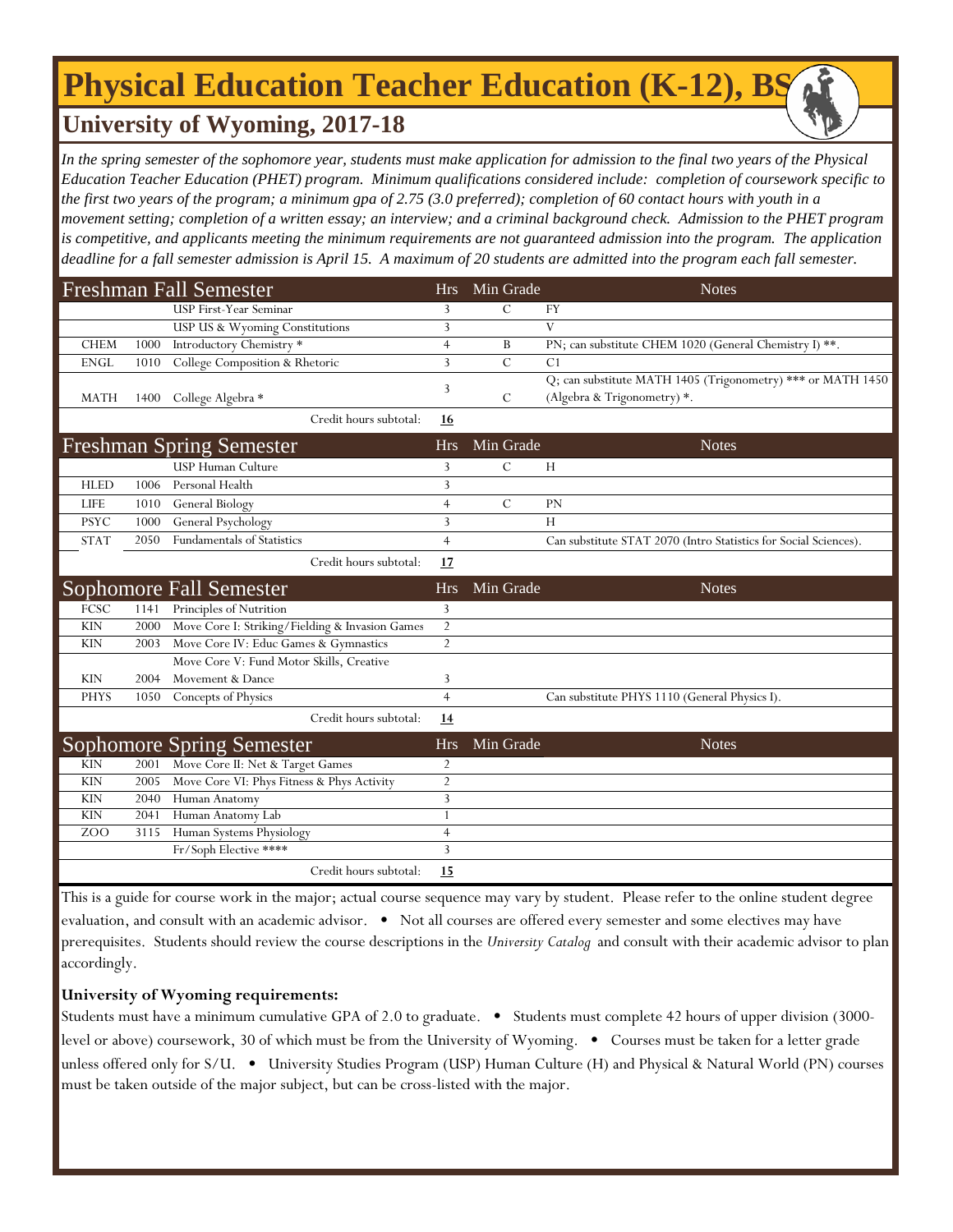## **Physical Education Teacher Education (K-12), BS**

| $\sqrt{D}$<br><b>University of Wyoming, 2017-18</b> |                                                    |                |                |                |                                                |  |
|-----------------------------------------------------|----------------------------------------------------|----------------|----------------|----------------|------------------------------------------------|--|
| Junior Fall Semester                                |                                                    | <b>Hrs</b>     | Min Grade      |                | <b>Notes</b>                                   |  |
| <b>KIN</b>                                          | 3012 Teaching Laboratory I                         | 3              | $\mathcal{C}$  | C <sub>2</sub> |                                                |  |
| <b>KIN</b><br>3021                                  | Physiology of Exercise                             | 3              |                |                |                                                |  |
| <b>KIN</b><br>3022                                  | Physiology of Exercise Laboratory                  |                |                |                |                                                |  |
| <b>KIN</b><br>3034                                  | Lifespan Motor Development                         | 3              | $\mathcal{C}$  |                |                                                |  |
| <b>KIN</b><br>3037                                  | Sport Psychology                                   | 3              |                |                | Can substitute KIN 3038 (Exercise Psychology). |  |
| <b>KIN</b><br>3050                                  | Prevention & Care of Athletic Injuries             | $\overline{2}$ |                |                |                                                |  |
|                                                     | Credit hours subtotal:                             | <u>15</u>      |                |                |                                                |  |
|                                                     | <b>Junior Spring Semester</b>                      | <b>Hrs</b>     | Min Grade      |                | <b>Notes</b>                                   |  |
|                                                     | Teaching Reading & Study Strategies in Content     |                |                |                |                                                |  |
| <b>EDSE</b><br>3540                                 | Areas                                              | $\overline{c}$ |                |                |                                                |  |
| <b>KIN</b><br>3011                                  | Teaching Methods in Physical Education             | 3              | C              |                |                                                |  |
| <b>KIN</b><br>3015                                  | Teaching Laboratory II                             | 3              | $\overline{C}$ |                |                                                |  |
| <b>KIN</b><br>3060                                  | Understanding Skill Acquisition for Teaching       | 3              |                |                |                                                |  |
| <b>KIN</b><br>4055                                  | <b>Adapted Physical Education</b>                  | $\overline{2}$ |                |                |                                                |  |
| <b>KIN</b><br>4080                                  | Assessment in Physical Education                   | 3              | $\mathcal{C}$  | C <sub>3</sub> |                                                |  |
|                                                     | Credit hours subtotal:                             | <u>16</u>      |                |                |                                                |  |
| <b>Senior Fall Semester</b>                         |                                                    | <b>Hrs</b>     | Min Grade      |                | <b>Notes</b>                                   |  |
| <b>KIN</b><br>3042                                  | Biomechanics of Human Movement                     | 3              |                |                |                                                |  |
| <b>KIN</b><br>4012                                  | Curriculum Development in Phys Education           | 3              |                |                |                                                |  |
| <b>KIN</b><br>4013                                  | School Administration for Health Science           | $\overline{2}$ |                |                |                                                |  |
| <b>KIN</b><br>4017                                  | Teaching Laboratory III                            | 3              |                |                |                                                |  |
|                                                     | Elective *****                                     | $\overline{4}$ |                |                |                                                |  |
|                                                     | Credit hours subtotal:                             | 15             |                |                |                                                |  |
|                                                     | <b>Senior Spring Semester</b>                      | <b>Hrs</b>     | Min Grade      |                | <b>Notes</b>                                   |  |
| <b>KIN</b>                                          | 4099 Student Teaching in Physical Education ****** | 12             |                |                |                                                |  |
|                                                     | Credit hours subtotal:                             | 12             |                |                |                                                |  |
|                                                     | <b>TOTAL CREDIT HOURS:</b>                         | 120            |                |                |                                                |  |

#### **College of Health Sciences Notes:**

Performance expectations for majors in the College of Health Sciences exceed institutional requirements. Please discuss with an academic advisor to understand the difference. • Admission to the clinical portion of Health Sciences majors is competitive and is not guaranteed even with minimum qualifications. Be prepared to meet and exceed expectations. • Background checks are required at some point within all Health Science majors and careers. Students should understand the long-term ramifications of all decisions and actions early on so as not to jeopardize future academic and career goals.

#### **Physical Education Teacher Education (K-12) Program Notes:**

The Division of Kinesiology and Health requires 48 hours of upper division credit for graduation with degrees in Kinesiology and Health Promotion and Physical Education Teacher Education. • Students seeking a coaching endorsement should discuss the requirements with their academic advisor.

\* Requires MATH ACT ≥ 23, MATH SAT ≥ 600, Math Placement Exam ≥ 3, or  $\geq C$  in MATH 0925. (University standard)

\*\* Requires MATH ACT ≥ 23, MATH SAT ≥ 600, Math Placement Exam ≥ 3, and concurrent enrollment in MATH 1400, 1405, or 1450. (University standard)

\*\*\* Requires MATH ACT  $\geq$  25, MATH SAT  $\geq$  600, Math Placement Exam  $\geq$  4, or  $\geq$  C in MATH 1400. (University standard)

\*\*\*\* Students who choose to take additional credit hours during their **freshman and sophomore years** should consider taking one or more of the following courses:

| EDEX 2484 | Introduction to Special Education (3 hrs)      | KIN 3060 | Understanding Skill Acquisition for Teaching (3 hrs)       |
|-----------|------------------------------------------------|----------|------------------------------------------------------------|
| KIN 3050  | Prevention & Care of Athletic Injuries (2 hrs) |          | PSYC 2210 Drugs and Behavior (3 hrs) OR                    |
|           |                                                |          | HLED 4030 Teaching About Alcohol & Substance Abuse (3 hrs) |

Physical Education Teacher Education (K-12) Program Notes con't on page 3.